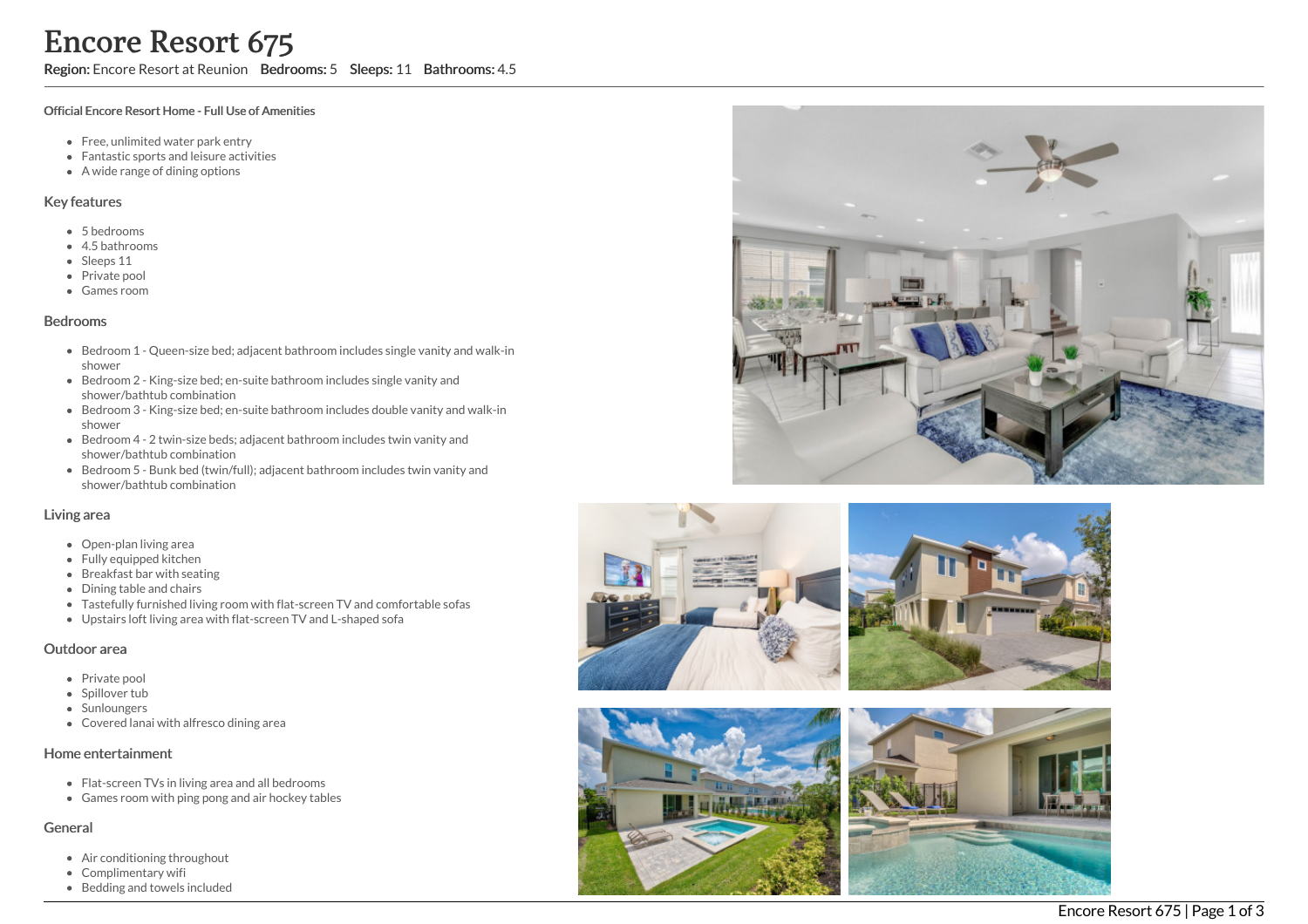• Private parking

### Laundry facilities

- Washer and dryer
- Iron and ironing board

# Children's equipment available for hire

- Crib
- Stroller
- $\bullet$  High chair
- Pack and play

# Places of interest

- Golf courses 4 miles
- Supermarket 2 miles
- Shopping mall 4 miles
- Disney World 7 miles
- Seaworld 14 miles
- Universal Studios 20 miles
- Legoland 30 miles
- Airport 26 miles
- Beaches 75 miles